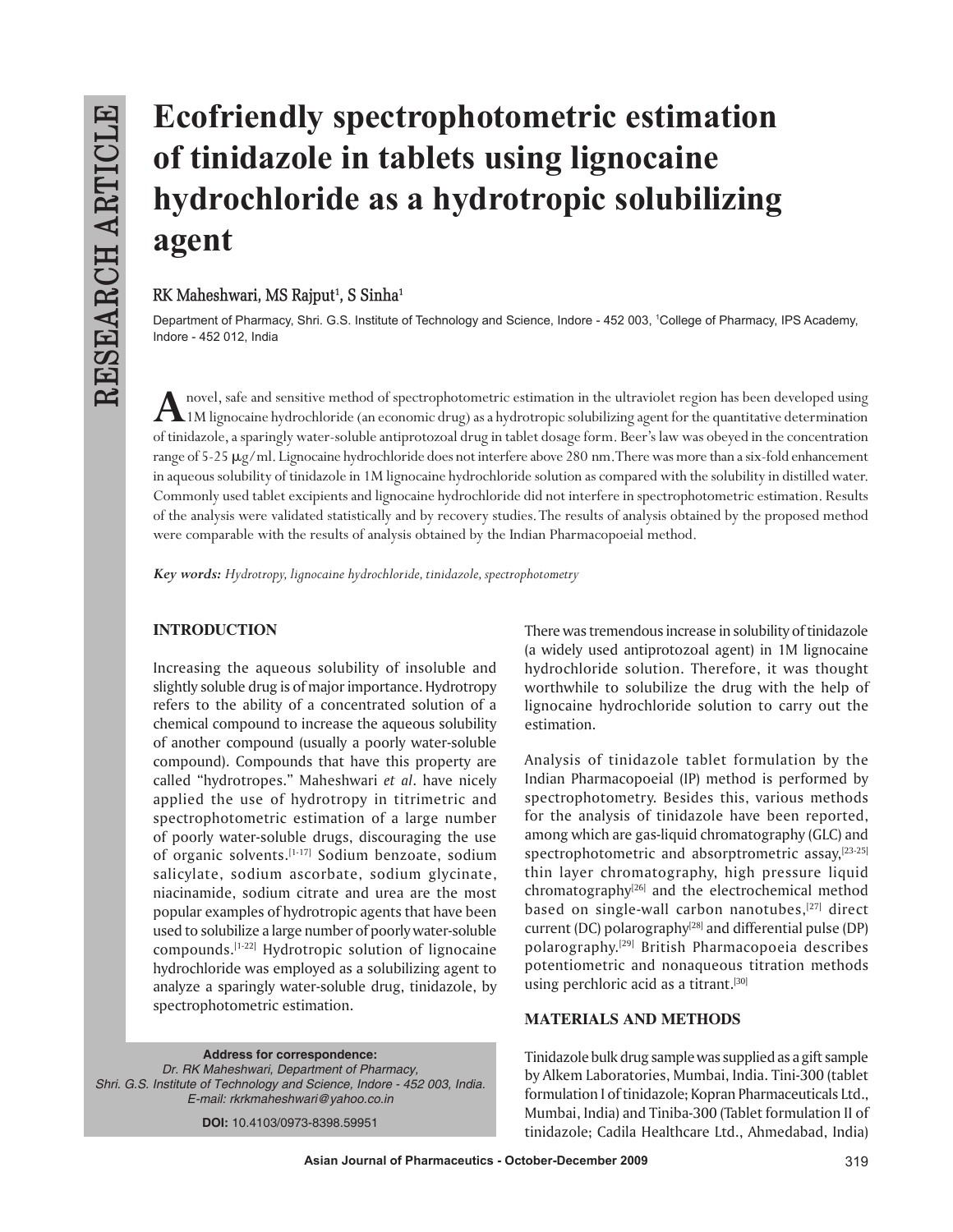were procured from the local market. All other chemicals and solvents used were of analytical grade. A spectrophotometer (Model UV-160A) (Shimadzu, Kyoto, Japan) with 1 cm matched silica cells was used for spectrophotometric analysis.

#### **Preparation of the calibration curve of tinidazole**

Fifty milligrams of tinidazole standard drug was accurately weighed and transferred to a 25 ml volumetric flask. To this, 20 ml of 1M lignocaine hydrochloride solution was added and the flask was shaken to solubilize the drug. The volume was made up to the mark with distilled water. This stock solution (2000  $\mu$ g/ml) was further diluted with distilled water to obtain various dilutions containing 5, 10, 15, 20 and 25  $\mu$ g/ml of drug. The Beer's law range was 5-25  $\mu$ g/ml for tinidazole. Absorbance was noted at 318 nm against reagent blanks to get the calibration curve. The equation for the calibration curve of tinidazole was obtained as  $y = 0.0339 x + 0.0075$ .

#### **Preliminary solubility studies of tinidazole**

Solubility of tinidazole was determined in distilled water and 1M lignocaine hydrochloride solution at  $27 \pm 1^{\circ}$ C. Solubility was found to be increased by more than six-fold in 1M lignocaine hydrochloride solution as compared with the solubility in distilled water.

#### **Analysis of tinidazole tablet formulations by the Indian**  pharmacopoeial (1996) method<sup>[31]</sup>

Twenty tablets of tinidazole (formulation I) were weighed and ground to a fine powder. An accurately weighed powder sample equivalent to 0.15 g of tinidazole was transferred to a 100 ml volumetric flask. Twenty milliliters of methanol was added, the flask was shaken for about 10 min to dissolve the drug and the volume was made up to the mark with methanol. Ten milliliters of the solution was diluted to 100 ml with methanol. Further, 10 ml of this solution was diluted with 100 ml of methanol. The absorbance of the resulting solution was measured at a maximum at 310 nm. The drug content

of the tablet formulation was then calculated [Table 1]. The same procedure was followed for formulation II [Table 1].

## **Analysis of tinidazole tablet formulations by the proposed method**

An accurately weighed tablet powder sample equivalent to 50 mg of tinidazole was transferred to a 25 ml volumetric flask. Twenty milliliters of 1M lignocaine hydrochloride solution was added to this and the flask was shaken for about 10 min to dissolve the drug. The volume was made up to the mark with distilled water. The solution was filtered through Whatmann filter paper no. 41. The filtrate was diluted appropriately with distilled water and was analyzed using a UV spectrophotometer. Absorbance was noted at 318 nm against a reagent blank. The drug content of the tablet formulation was then calculated [Table 1]. The same procedure was followed for formulation II [Table 1].

#### **Recovery studies**

To evaluate the validity and reproducibility of the proposed method, recovery experiments were carried out. For recovery studies, in preanalyzed tablet powder equivalent to 50 mg tinidazole, bulk drug samples 15 and 30 mg were added as spiked concentrations and drug contents were determined by the proposed analytical method. The results of analysis of recovery studies are presented in Table 2.

# **RESULTS AND DISCUSSION**

Results of solubility studies of tinidazole revealed that enhancement in solubility in 1M lignocaine hydrochloride solution was more than six-fold as compared with its solubility in distilled water.

It is evident from Table 1 that the values of mean percent drug (tinidazole) estimated by IP and the proposed method are 99.88 and 100.54, respectively, for formulation I and the values of mean percent drug (tinidazole) estimated by IP and

| Table 1: Analysis data of tinidazole tablet formulations with statistical evaluation ( $n = 3$ ) |                                |                       |                                           |                               |                          |  |
|--------------------------------------------------------------------------------------------------|--------------------------------|-----------------------|-------------------------------------------|-------------------------------|--------------------------|--|
| <b>Tablet</b><br>formulation                                                                     | Label claim<br>per tablet (mg) | Method of<br>analysis | Percent drug<br>estimated (mean $\pm$ SD) | % coefficient of<br>variation | <b>Standard</b><br>error |  |
|                                                                                                  | 300                            | РM                    | $100.54 \pm 1.227$                        | 1.220                         | 0.708                    |  |
|                                                                                                  | 300                            | <b>IPM</b>            | $99.88 \pm 0.932$                         | 0.933                         | 0.57                     |  |
| Ш                                                                                                | 300                            | РM                    | $99.22 \pm 1.070$                         | 1.078                         | 0.618                    |  |
| Ш                                                                                                | 300                            | IPM                   | $100.66 \pm 1.339$                        | 1.390                         | 0.818                    |  |

| Table 1: Analysis data of tinidazole tablet formulations with statistical evaluation ( $n = 3$ ) |  |  |  |  |  |
|--------------------------------------------------------------------------------------------------|--|--|--|--|--|
|--------------------------------------------------------------------------------------------------|--|--|--|--|--|

PM - Proposed method; IPM - Indian pharmacopoeial method

|  |  |  | Table 2: Recovery studies using the proposed analytical method with statistical evaluation (n = 3) |
|--|--|--|----------------------------------------------------------------------------------------------------|
|--|--|--|----------------------------------------------------------------------------------------------------|

| <b>Tablet</b> | Drug present in     | Pure drug added      | <b>Percent recovery</b>   | % coefficient | <b>Standard</b><br>error |
|---------------|---------------------|----------------------|---------------------------|---------------|--------------------------|
| formulation   | pre-analyzed tablet | (spiked) powder (mg) | estimated (mean $\pm$ SD) | of variation  |                          |
|               | 50                  | 15                   | $98.80 \pm 1.831$         | 1.853         | 1.057                    |
|               | 50                  | 30                   | $100.73 \pm 0.740$        | 0.734         | 0.427                    |
| Ш             | 50                  | 15                   | $100.31 \pm 0.804$        | 0.801         | 0.464                    |
| $\mathbf{H}$  | 50                  | 30                   | $99.45 \pm 1.287$         | 1.294         | 0.743                    |